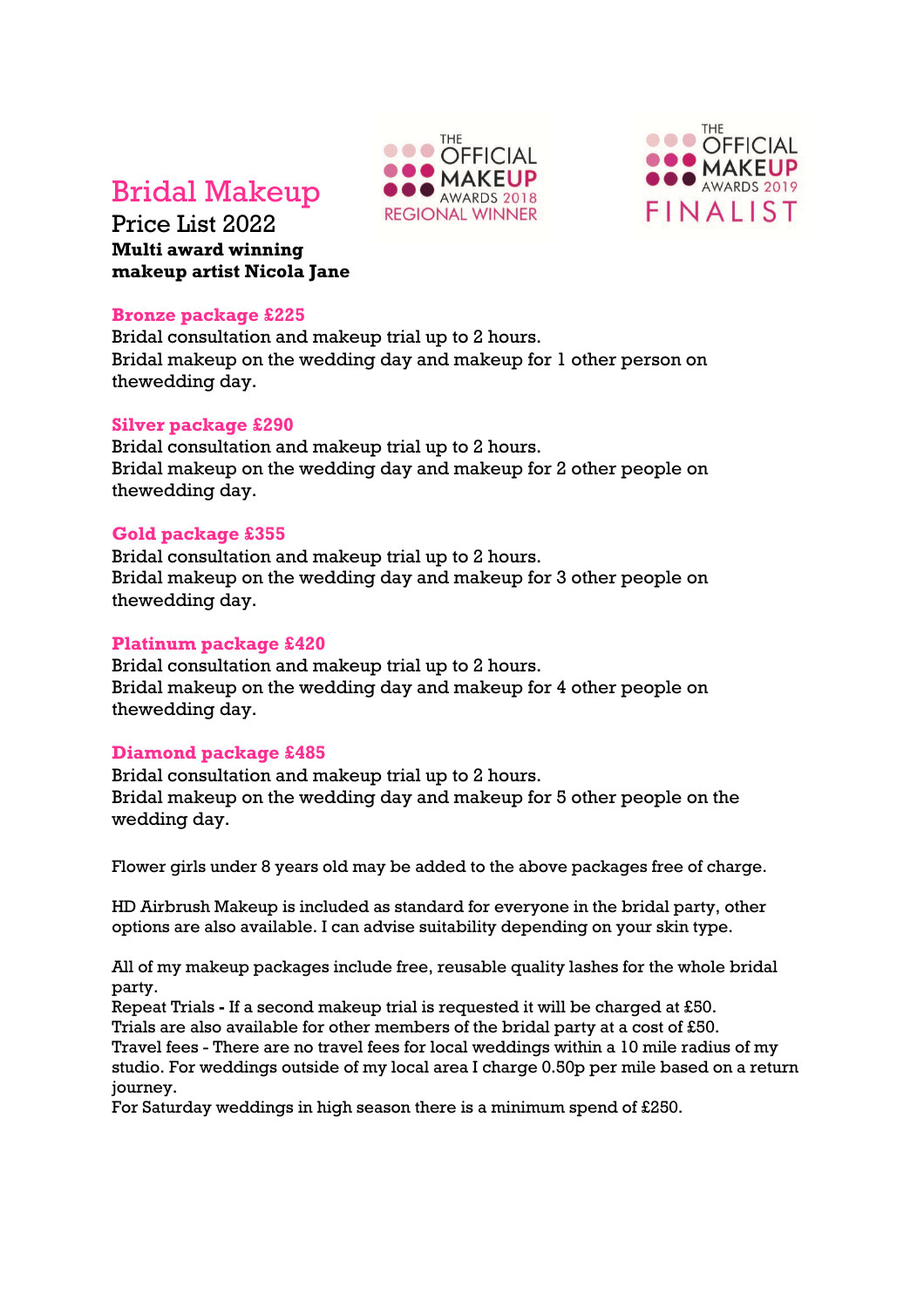

# BRIDAL MAKEUP - BOOKING FORM

NAME:

CONTACT NUMBER:

EMAIL:

DATE OF WEDDING:

TIME OF CEREMONY:

WEDDING VENUE:

GETTING READY LOCATION:

EXTRA TRIALS REQUIRED:

PREFERED DATE FOR TRIAL:

## CLIENTS AGREEMENT

I, \_\_\_\_\_\_\_\_\_\_\_\_\_\_\_\_\_\_\_\_\_\_\_\_\_\_ (Client's Name), have read and understood the terms and conditions attached to this booking form.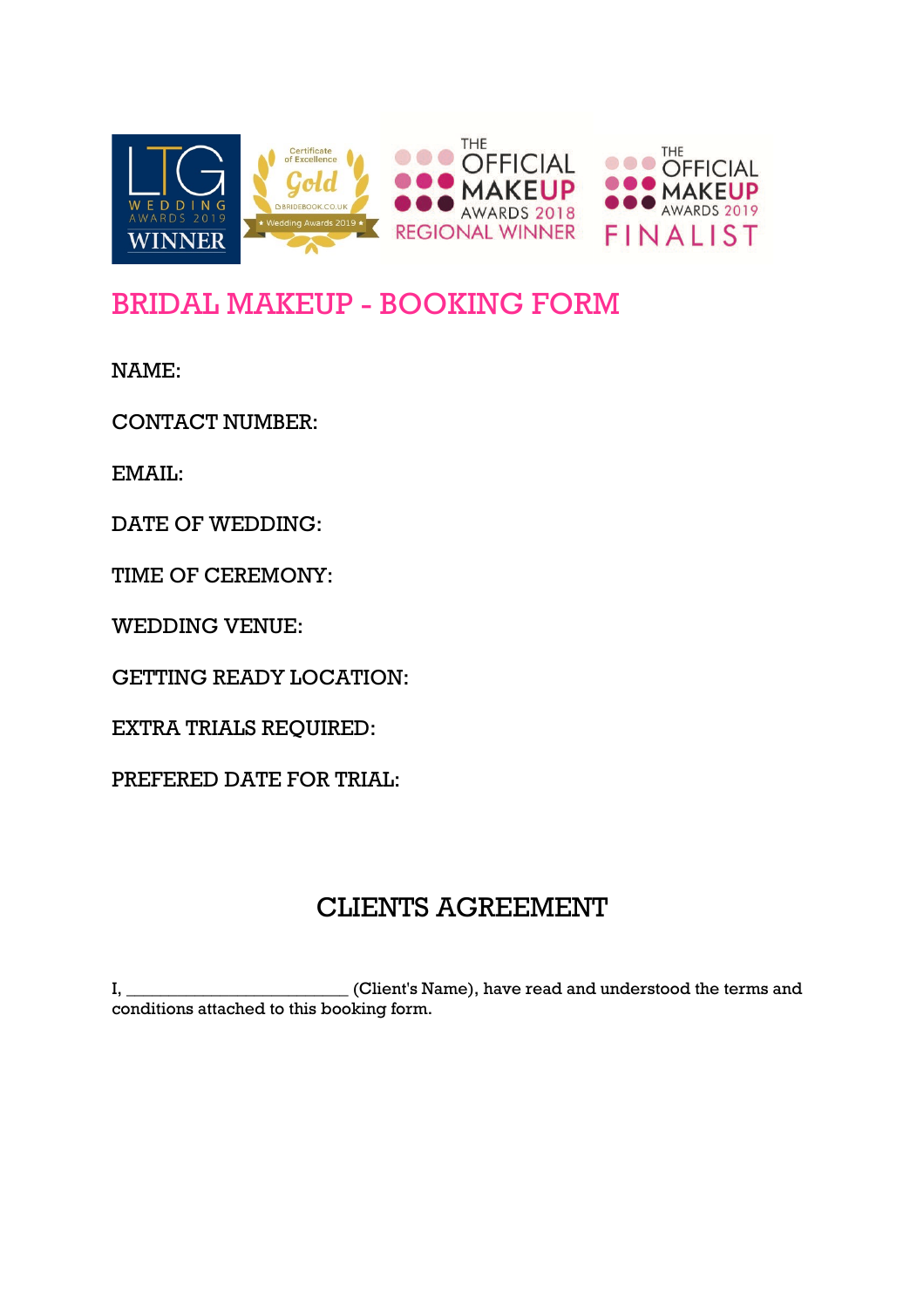## **Terms & Conditions - Bridal Makeup Bookings.**

**Deposits** 

I take a £75 non refundable deposit at the time of booking to confirm your wedding date. This is prepayment for your bridal trial and the payment is deducted from the final amount due.

The wedding date is only reserved once the client has pre-paid the £75 non-refundable trial fee.

Paying this deposit is your agreement to my Terms and Conditions.

Following pre-payment of the trial, the wedding is then secured until 24 hours after the trial date itself.

## Bridal Trials

If for any reason you are not satisfied with your bridal trial and choose not to go forward with your booking, no further fees will be charged.

If you decide to go ahead with the wedding booking, a 50% deposit is payable at the trial and the remaining balance is payable 8 weeks before the wedding.

If the deposit is not paid within 24 hours of the trial, your wedding date will be made available for other brides to book.

Full payment is due 8 weeks before the wedding.

Failure to pay the fee within the stated time will result in your wedding date being released, and the booking cancelled. All moneys paid from the client to the company at this point would be retained by the company, and not refunded.

If your wedding date is within 8 weeks of enquiry, full payment is due at the time of enquiry/booking.

My packages include a trial for the bride only, however, trials for other bridal party members can be added on for an extra fee.

Please contact me if you wish to add on extra trials for other members of the bridal party. Lash application is included in the price of the makeup service, there is no reduction in price for any makeup service if they are declined.

Cancellation charges

I understand that sometimes your requirements may change and I will do my utmost to accommodate the changes you wish to make.

The client may reschedule a bridal makeup trial at any point, however a trial cancelled with less than 48 hours notice will be charged the full cost of the trial £75.

The client may cancel the wedding booking at any point in writing. Nicola Jane Make up Artist will be under no obligation to refund any money paid up until point of cancellation, however the client will not be liable for any further payments.

N.B. All payments are non-refundable/transferrable:

If you have to cancel your trial or wedding date after having paid the deposit or full balance, this will not be refunded as that date and your makeup artist will have been reserved on those dates for you, resulting in loss of earnings.

It is strongly advised that you take out wedding or event insurance to cover you against any adverse situations.